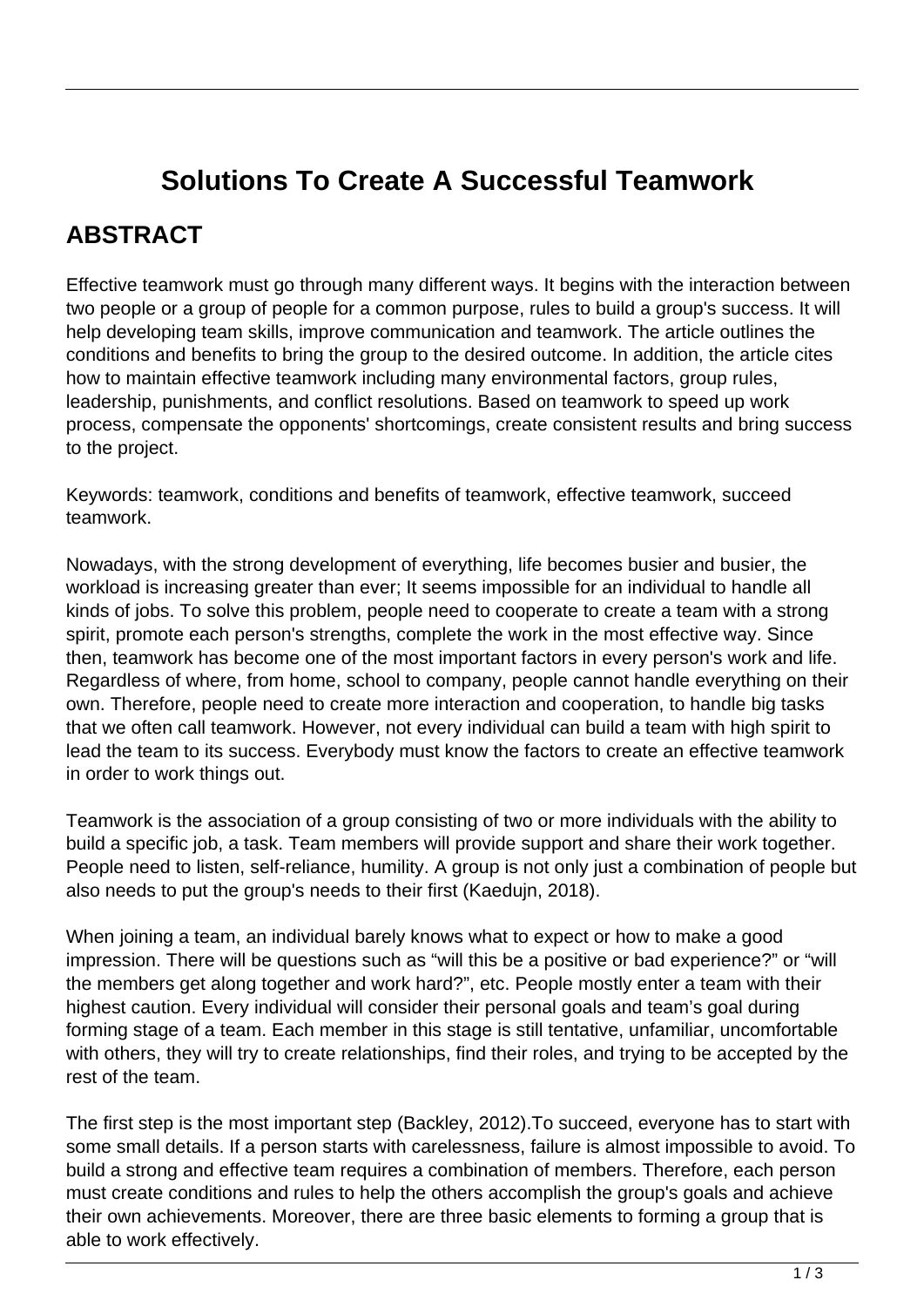First of all, the overall goal of the group is the basis for the team to be effective. In a group, when a project is identified, people need to find out what should be the general direction to working on. If there is no clear goal or target, the team members will mostly follow their own ideas. As the result that everyone can be able to see, everything will become chaos. To solve this problem, members of a team need to choose a right, fair and responsible leader. He or she will set a common goal for the whole team. Leaders do not need to force a member to follow the whole process of the other members. In other words, leaders need to have their own strategies to work better and ensure that the rest of the members can focus on performing effective tasks. Individuals need to be aware of the goals of the whole organization instead of focusing on individual views and working together to achieve common goals. The group needs to understand the goals and commitment for that purpose. Having clear orientation and unity of mission and purpose is very important for effective teamwork. If the group has clear expectations about work, goals, responsibilities and results, group activities will become smoother. Moreover, establishing common goals is important because it will allow people to connect, helping to solve individual's mistakes, helping to enhance the creativity and development of their communication relationships (Brown, 2014).

Secondly, the works need to be separate equally, reasonably, and effectively, which should be able to ensure the appropriate work and responsibility of each individual in the group. It is not fair for a person to do too much, while the others just looking and waiting for the results. To be fair and benefit every member when working in groups, leaders need the help of everyone. Most of the time, an individual often chooses to do the easiest, most simple parts and give the harder parts to other members. Controversial members should be avoided, if this happens, try to separate the work according to each person's strengths and responsibilities. According to Capozzi, after the team leader reviews the work, the feasibility of the project and then determines which one is suitable for each person's strengths (This is one of the prerequisites that helps teamwork become fair and favorable. Try to avoid overlapping authority. For example, if there is a risk that two team members will have to compete for control over a certain amount of work, try to divide the area into two separate parts and assign control of each area. for each member based on each person's strengths and personal trends.), then leaders will clearly assign each person's tasks and responsibilities (Capozzi, 2008).

Finally, one of the most important factors that need to be done to create good teamwork is resolving opinion conflicts as well as ideas among individuals in the group. During a meeting, the debate between the members will take place and the leader should be the one who resolved. There are two types of conflicts: positive and negative. A positive conflict means that each member gives his or her opinion, the rest will be the reviewer. After all, their goal is to gather new possible ideas, help people easily access and increase interest in their work. It is a good expression because this type of conflict creates an opportunity to develop each person's communication skills, reasoning, logic, and creativity. On the other hands, negative conflict will reduce members performance. Avoiding negative, envious or malicious emotions. Do not participate in inefficient or unhealthy discussions. Instead, you should encourage creativity, innovation and different perspectives. Do not use critical words, blame others. In addition, this conflict also has a long-term impact on group relationships, which can destroy a team quickly (Townsley, 1997). One of the things that teamwork skills need is to resolve conflicts in the group. Even for important issues, if you know how to handle them professionally, it will cause less harm to others, you should not leave disagreeable opinions affecting the results of group work. The group should agree on the process of reviewing, analyzing, evaluating, and resolving group issues as well as conflicts, should not support personal conflicts or division of clans when